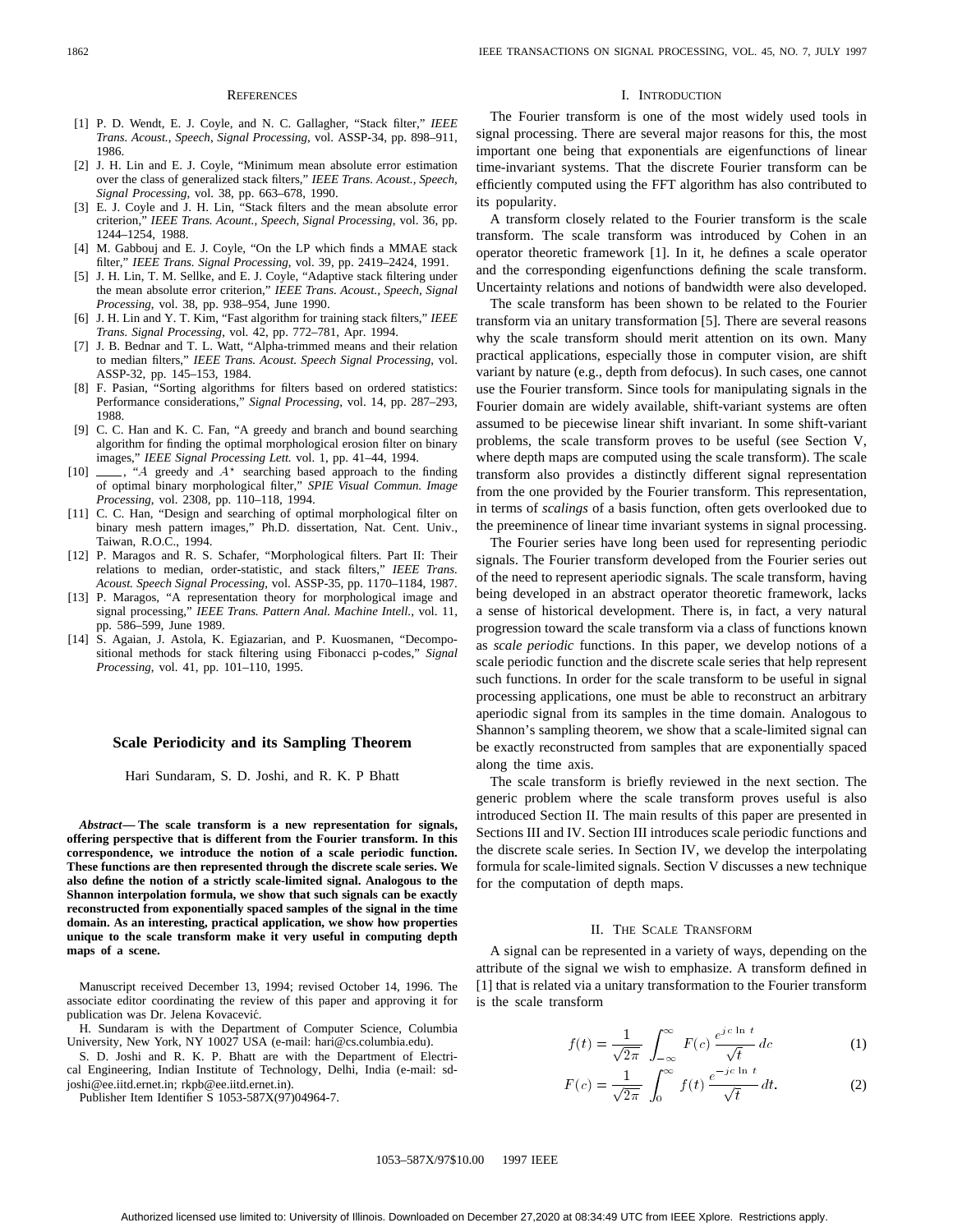TABLE I PROPERTIES OF THE SCALE TRANSFORM SIGNAL AND TRANSFORM

| Signal                                                                                    | Transform         |
|-------------------------------------------------------------------------------------------|-------------------|
| x(t)                                                                                      | X(c)              |
| y(t)                                                                                      | Y(c)              |
| $A x(t) + B y(t)$                                                                         | $A X(c) + B Y(c)$ |
| $t^n f(t)$                                                                                | $F(c + nj)$       |
| $\sqrt{\frac{1}{2\pi}} \int_0^\infty \frac{1}{\tau} f_1(\frac{1}{\tau}) f_2(t\tau) d\tau$ | $F_1(c)F_2(c)$    |

where  $F(c)$  is defined to be the scale transform of  $f(t)$ . Note the intervals of integration in (2). The function  $f(t)$  is defined on  $(0, \infty)$ . Hence, for arbitrary signals, the positive and the negative parts of the signal have to be treated separately. The function parts of the signal have to be treated separately. The function<br>  $\gamma(c, t) = e^{jc \ln t} / \sqrt{2\pi t}$ ;  $t \ge 0$  is actually the eigenfunction of the scale operator  $C$  [1], which is defined as

$$
C = \frac{1}{2j} \left( \frac{d}{dt} t + t \frac{d}{dt} \right).
$$
 (3)

Consider the property of the scale transform

try of the scale transform  

$$
f(\beta t) \Leftrightarrow \frac{1}{\sqrt{\beta}} F(c)e^{-jc \ln \beta}
$$
 (4)

where  $F(c)$  is the scale transform of  $f(t)$ , and  $\beta$  is a constant. What is really interesting about (4) is that the support of the scale transform of  $f(\beta t)$  is the same as that of  $f(t)$ . This implies that the scale transform can used to extract a constant from the argument of a function whose scale transform is *a priori* known. In the case of the Fourier transform, as is well known, the size of the support of the Fourier transform of  $f(\beta t)$  is different from that of  $f(t)$ . That is

$$
f(\beta t) \Leftrightarrow \frac{1}{|\beta|} F\left(\frac{\omega}{\beta}\right) \tag{5}
$$

where  $F(\omega)$  is the Fourier transform of  $f(t)$ . Some of the other important properties of the scale transform are shown in Table I.

Consider the generic problem

$$
f_1(t) = g\{tu_1[\alpha(t)]\}\tag{6}
$$

$$
f_2(t) = g\{tu_2[\alpha(t)]\}
$$
 (7)

where  $f_1(t)$  and  $f_2(t)$  are measured quantities,  $g(t)$ ,  $u_1(t)$ ,  $u_2(t)$ are *a priori* known, while  $\alpha(t)$  is the quantity to be estimated. This problem is difficult to solve for  $\alpha(t)$  using the Fourier transform. This generic problem is found in many computer vision applications, notably in the computation of depth maps of a scene. An approximate solution for  $\alpha(t)$  can be found by using the scale transform, as illustrated in Section V.

From the discussions on scale periodic signals and the sampling theorem, it will be realized that the scale transform actually represents a change in *paradigm* of signal representation. It forces us to think of signals as being representable by *scalings* of a basis function rather than in terms of shifts (as is true in the case of the representation of bandlimited signals).

### III. SCALE PERIODICITY AND THE SCALE SERIES

A function  $g(t)$  is defined to be periodic in time if it satisfies  $g(t) = g(t + T) \forall t$ , where T is the fundamental period of the function. Fourier analysis began as an attempt to represent such

TABLE II PROPERTIES OF THE SCALE SERIES PERIODIC SIGNAL SERIES

| Periodic Signal                                                | Series                                  |
|----------------------------------------------------------------|-----------------------------------------|
| $x(t)$ period $\tau$                                           | $a_k$                                   |
| $y(t)$ period $\tau$                                           | $b_k$                                   |
| $A x(t) + B y(t)$                                              | $A a_k + B b_k$                         |
| $\sqrt{\alpha}x(\alpha x), \alpha > 0$                         | $e^{jkC_0\ln\alpha}a_k$                 |
| $x^*(t)$                                                       | $a_{k}^*$                               |
| $e^{jmC_o \ln t}x(t)$                                          | $a_{k-m}$                               |
| $\int_1^{\tau} \frac{1}{u} x\left(\frac{1}{u}\right) y(tu) du$ | $\ln \tau a_k b_k$                      |
| $\sqrt{tx(t)}y(t)$                                             | $\sum_{m=-\infty}^{\infty} a_m b_{k-m}$ |
| $t^{(\alpha-1)/2}x(t^{\alpha})$ period $\tau^{1/\alpha}$       | $a_k$                                   |

functions using sinusoids. The scale transform was developed in an abstract operator theoretic framework [1], and hence, its usefulness in signal processing applications is not readily apparent. In order to appreciate the utility of the scale transform, it is important to understand its origins. A class of signals known as *scale periodic* signals leads naturally to the development of the scale transform.

*Definition:* Let S be the intersection of the function spaces  $L^2(a, b) \forall b/a = \tau$  for a fixed  $\tau(a > 0 b > 0)$ . A function  $f(t) \in S$ is said to be scale periodic with period  $\tau$  if it satisfies

$$
\sqrt{\tau}f(t\tau) = f(t)\,\forall\, t > 0; \qquad \tau > 0. \tag{8}
$$

 $C<sub>o</sub>$  is defined to be the fundamental scale associated with this function  $f(t)$ , where  $C_o$  ln  $\tau = 2\pi$ . In addition, note that this space S is trivially non empty for  $1/\sqrt{t} \in S$ .

In the set of eigenfunctions  $\{(\frac{1}{\sqrt{2\pi}}) (e^{jC \ln t}/\sqrt{t})\}$ , only eigenfunctions for which  $C = kC_o$  are scale periodic with period  $\tau$ . In the discussion that follows, we will assume  $\tau > 1$  for the sake of definitiveness, although all the results are valid for the case  $0 < \tau < 1$ .

A representation of  $x(t) \in S$ , a scale periodic function with period  $\tau$  is

$$
x(t) = \sum_{k=-\infty}^{\infty} a_k \frac{e^{jkC_o \ln t}}{\sqrt{t}}; \qquad a \le t < b \tag{9}
$$

$$
a_k = \frac{1}{\ln \tau} \int_a^b x(t) \, \frac{e^{jkC_o \ln t}}{\sqrt{t}} \, dt; \qquad \frac{b}{a} = \tau \tag{10}
$$

where the equality in (9) is under the standard norm in  $L^2$  spaces.

These are the analysis (10) and the synthesis (9) equations for the scale periodic function  $x(t)$ . It is interesting to note that the eigenfunctions  $e^{jkC_0 \ln t}/\sqrt{t}$  and  $e^{jnC_0 \ln t}/\sqrt{t}$  are orthogonal over any interval  $(a, b)$ , where  $b/a = \tau$ ,  $C_o$  ln  $\tau = 2\pi$ . Each eigenfunction is scale periodic with period  $\tau$ . This should be contrasted with the Fourier case, where the eigenfunctions  $e^{jk\omega_0 t}$  and  $e^{jn\omega_0 t}$  are orthogonal over any interval  $(a, b)$ , where  $b - a = T$ ,  $\omega_o T = 2\pi$ . Each eigenfunction is periodic in time with period  $T$ .

Similar to Parseval's relation for the Fourier series, we can show the identity

$$
\int_{\tau^{-1/2}}^{\tau^{1/2}} |x(t)|^2 dt = \ln \tau \sum_{k=-\infty}^{\infty} |a_k|^2.
$$
 (11)

Other properties of the discrete scale series are summarized in Table II, all of which can be easily verified. It can also be shown that in the limit  $\tau \to \infty$ , the discrete scale series tends to the scale transform. The discrete scale series can be proven to be complete. The proof is similar in nature to the proof of completeness of the Fourier series [4].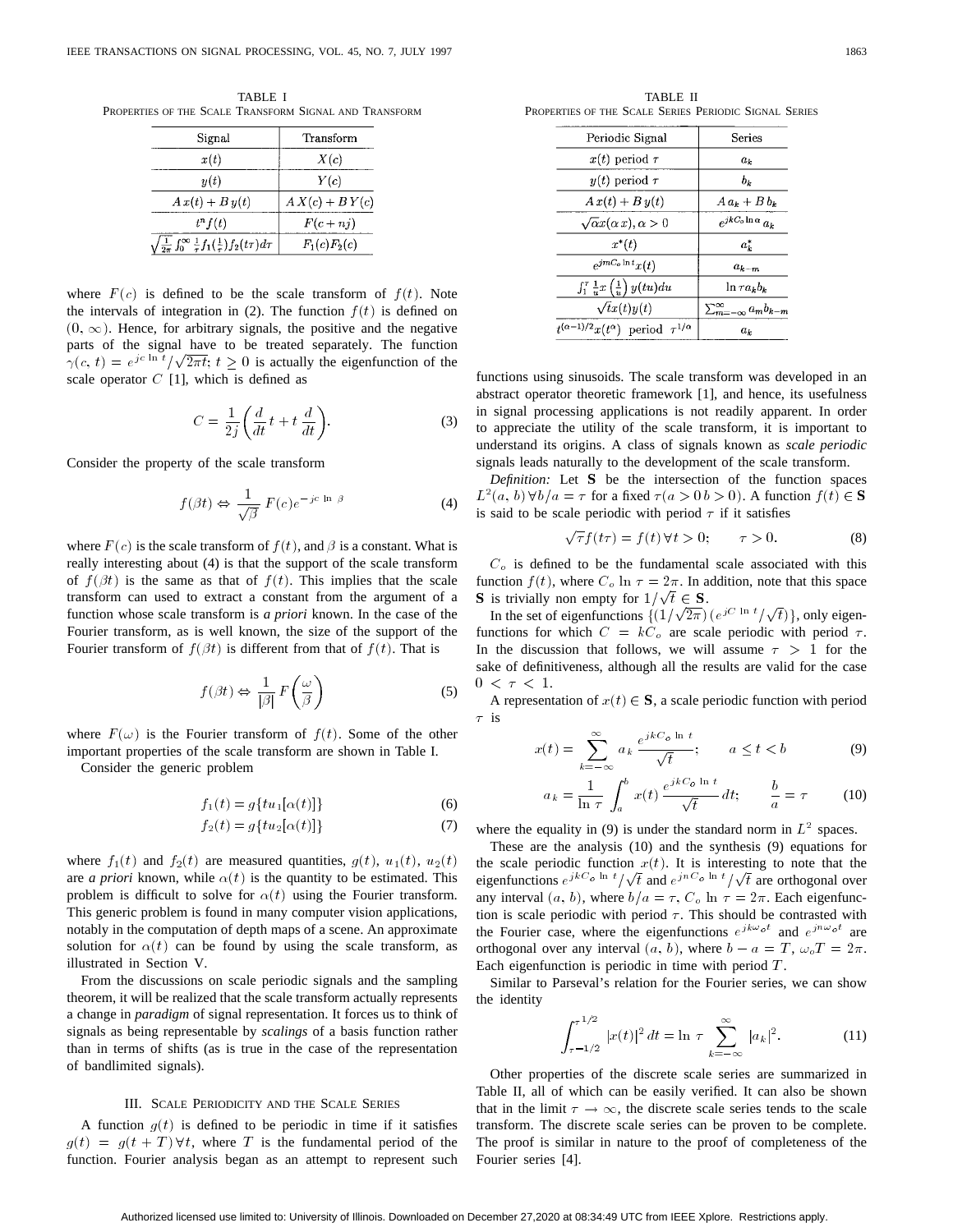

Fig. 1. (a) Simple imaging geometry showing the scaling in a pinhole camera. The image sensor I is at a fixed distance  $\beta$  from the pinhole. The scaling can be shown to be  $l = \beta r/z_i$ . (b) Scene is captured on two images  $I_1$  and  $I_2$  at different locations. After one image of the scene has been captured in  $I_1$ , the pinhole camera is moved backward along the optical axis by a distance of  $z_0$ , and the scene is imaged in  $I_2$ . The depth of the patch at  $(r_i, z_i)$ is determined by applying the scale transform to corresponding scaled patches in  $I_1$  and  $I_2$ .

## IV. THE SAMPLING THEOREM

*Theorem:* A function  $f(t) \in L^2(R)$  scale limited to  $C_o$  can be exactly reconstructed (in the  $L^2$  sense) from its samples in the time domain if the samples are spaced exponentially along the time axis as in  $\{\tau^n\}_{n=-\infty}^{\infty}$ , where  $\tau = e^{\pi/C_o}$ .

The motivation behind the development of the sampling theorem is to determine conditions under which an aperiodic signal can be exactly reconstructed from its samples in the time domain. An idea similar to bandwidth is needed here.

*Definition:* A function is defined to be strictly scale limited to scale  $C_o$  if the support of  $F(c)$ , which is the scale transform of  $f(t)$ , is limited to  $C_o$ , i.e.,  $F(c) \equiv 0 \,\forall c \notin (-C_o, C_o)$ .

Consider the function  $\gamma(t)$  defined as

$$
\gamma(t) = \sqrt{\frac{2}{\pi}} \frac{\sin(C_o \ln t)}{\sqrt{t} \ln t}.
$$
\n(12)

The scale transform of  $\sqrt{\tau^m} \gamma(t \tau^m)$ , where  $C_o$  ln  $\tau = \pi$ , can be shown to be

$$
\Gamma(c) = \begin{cases} e^{-j\,cm \ln \tau} & |c| \le C_o \\ 0 & \text{elsewhere.} \end{cases} \tag{13}
$$

Consider a signal  $f(t)$ , whose scale transform  $F(c)$  is strictly scale limited to  $C<sub>o</sub>$ . Due to the Fourier series representation, we have

$$
F(c) = \frac{1}{\sqrt{2\pi}} \sum_{m = -\infty}^{\infty} a_m e^{icm \ln \tau}
$$
 (14)

$$
a_m = \frac{1}{\sqrt{2\pi}} \int_{-C_o}^{C_o} F(c)e^{-jcm \ln \tau} dc.
$$
 (15)

Using the definition of the scale transform for  $f(t)$ 

$$
f(t) = \int_{-C_o}^{C_o} \frac{F(c)}{\sqrt{2\pi t}} e^{jc \ln t} dc
$$
 (16)

we get

$$
a_m = \ln \tau \sqrt{\tau^{-m}} f(\tau^{-m}). \tag{17}
$$

Now, using (14) and (17), we can easily derive the interpolation formula for scale-limited signals.

$$
f(t) = \int_{-C_o}^{C_o} \frac{F(c)}{\sqrt{2\pi t}} e^{jc \ln t} dc
$$
 (18)

$$
= \frac{1}{\sqrt{2\pi t}} \sum_{m=-\infty}^{\infty} a_m \int_{-C_o}^{C_o} e^{jc \ln{(t\tau^m)}} dc
$$
 (19)

$$
= \sum_{m=-\infty}^{\infty} a_m \sqrt{\frac{2}{\pi t}} \frac{\sin\left[C_o \ln\left(t\tau^m\right)\right]}{\ln\left(t\tau^m\right)}.
$$
 (20)

Now, substituting for  $a_m$  from (17), we get

$$
f(t) = \sqrt{\frac{2}{\pi}} \ln \tau \sum_{m = -\infty}^{\infty} f(\tau^m) \frac{\sin [C_o \ln (t\tau^{-m})]}{\sqrt{t\tau^{-m}} \ln (t\tau^{-m})}.
$$
 (21)

This interpolation shares similarities to the Shannon interpolating formula with interesting differences. The function is represented as a weighted sum of the *dilations* of a basis function  $\gamma(t)$ . The dilation factor  $\tau$  is related to the maximum scale of the signal  $C_o$  as  $2C_{o}$  ln  $\tau = 2\pi$ . In addition, note that the weights are the original function  $f(t)$  sampled exponentially rather than linearly as in the Shannon formula.

### V. THE SCALE TRANSFORM AND DEPTH MAPS

One of the most extensively studied problems in computer vision is the problem of depth map computation of an arbitrary scene. There are many passive techniques that are being used at present, notably, depth from focus, depth from defocus, and stereo. A new passive technique for computation of depth maps of a scene via the scale transform is demonstrated.

Consider the situation shown in Fig. 1(a). The apparatus used is a simple pinhole camera coupled with an imaging sensor (e.g., a ccd array) at a fixed distance of  $\beta$  from the pinhole. Hence, the captured image is merely a scaled, inverted version of the scene. The scaling for each point in the image depends on the depth of the scene point. The relation between the scene point and its imaged point is shown to be

$$
l = \frac{\beta r}{z_i} \tag{22}
$$

where  $l$  and  $r$  are the image and scene coordinates, respectively, measured with respect to the optical axis (i.e., the axis passing through the pinhole), and  $z_i$  is the depth of the scene point.

In Fig. 1(b), the scheme for depth recovery, using two images of the scene, is illustrated. The example shown is the simple  $1-D^2$  profile, and the case of the general 2-D surface is a straightforward extension. Let the profile depicted be the function  $g(r, z)$ . Consider  $f(r)$  (a small patch defined locally)<sup>3</sup> located at an arbitrary point  $(r_i, z_i)$ . We can assume that the depth in this small patch is essentially a constant. The pinhole camera is now used to capture the scene. The

1A passive technique as opposed to an active one does *not* interact with the environment. An example of an active depth technique is the laser range finder.

 $2$ One could also consider a solid of revolution, in which case, a 1-D analysis suffices.

<sup>3</sup>The coordinate system for each patch is local to it.